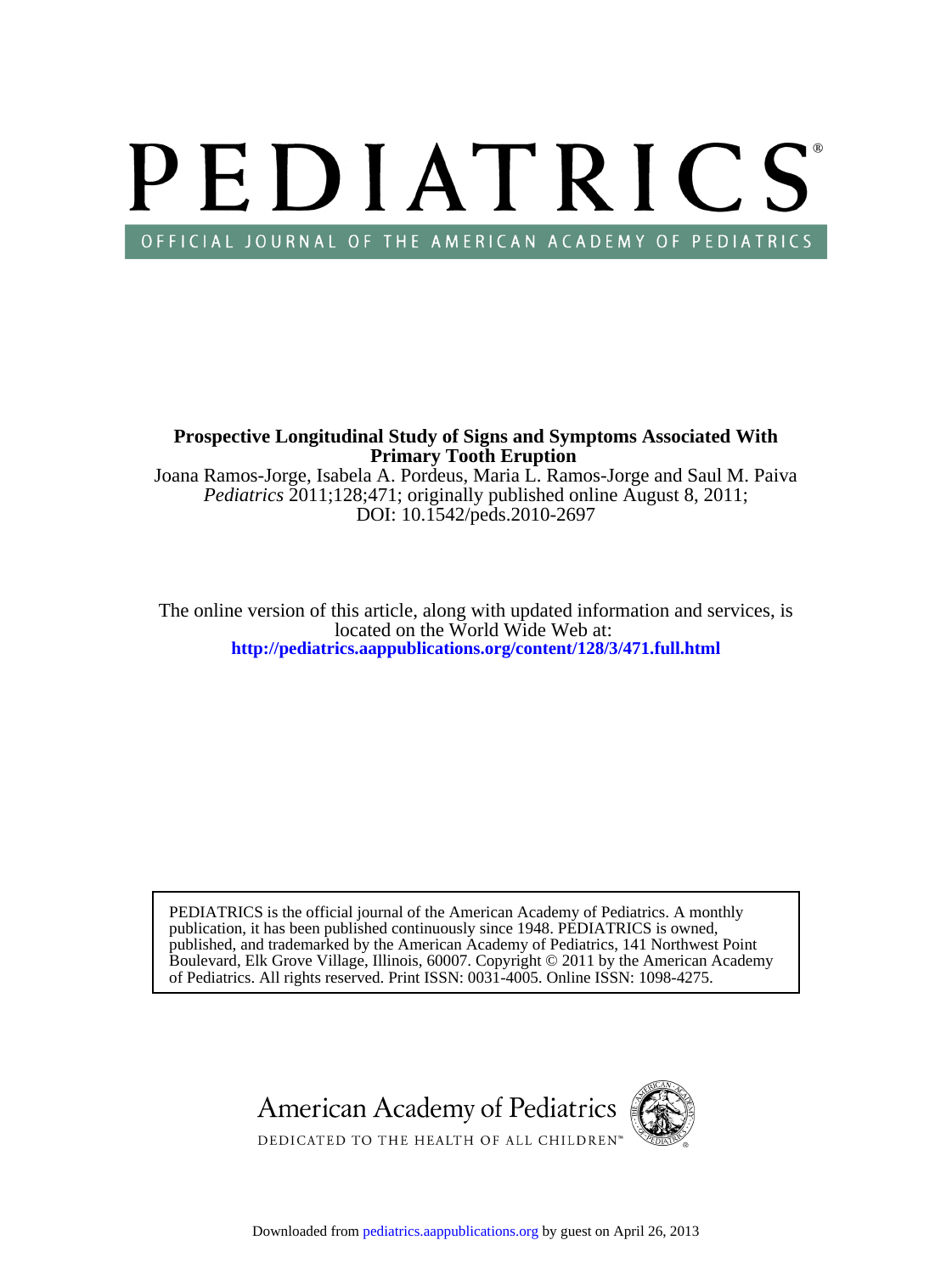## Prospective Longitudinal Study of Signs and Symptoms Associated With Primary Tooth Eruption

**AUTHORS:** Joana Ramos-Jorge, BDS, MS,<sup>a</sup> Isabela A. Pordeus, BDS, MS, PhD,<sup>a</sup> Maria L. Ramos-Jorge, BDS, MS, PhD,<sup>b</sup> and Saul M. Paiva, BDS, MS, PhD<sup>a</sup>

*aDepartment of Pediatric Dentistry and Orthodontics, Faculty of Dentistry, Universidade Federal de Minas Gerais, Belo Horizonte, Brazil; and bDepartment of Pediatric Dentistry and Orthodontics, Faculty of Dentistry, Universidade Federal dos Vales do Jequitinhonha e Mucuri, Diamantina, Brazil*

#### **KEY WORDS**

tooth eruption, signs and symptoms, deciduous tooth, teething

www.pediatrics.org/cgi/doi/10.1542/peds.2010-2697

doi:10.1542/peds.2010-2697

Accepted for publication May 16, 2011

Address correspondence to Joana Ramos-Jorge, BDS, MS, Rua Nunes Vieira, 255/502, Santo Antônio, 30350-120, Belo Horizonte, MG, Brazil. E-mail: joanaramosjorge@gmail.com

PEDIATRICS (ISSN Numbers: Print, 0031-4005; Online, 1098-4275).

Copyright © 2011 by the American Academy of Pediatrics

**FINANCIAL DISCLOSURE:** *This study was supported by the Brazilian agencies National Council for Fostering Scientific and Technologic Development (CNPq, CAPES) and State of Minas Gerais Research Foundation (FAPEMIG).*

**WHAT'S KNOWN ON THIS SUBJECT:** Currently, there is not enough scientific evidence to indicate that the eruption of primary teeth causes systemic manifestations in infants. Signs and symptoms such as fever, diarrhea, irritability, and sleep disturbance may indicate more serious conditions.

**WHAT THIS STUDY ADDS:** Results of this study contribute toward supporting the concept that teething is not associated with severe signs and symptoms. Thus, health professionals involved in the care of infants should seek other causes before attributing severe signs and symptoms to teething.

### abstract



**OBJECTIVE:** To assess the association between primary tooth eruption and the manifestation of signs and symptoms of teething in infants.

**METHODS:** An 8-month, longitudinal study was conducted with 47 noninstitutionalized infants (ie, receiving care at home) between 5 and 15 months of age in the city of Diamantina, Brazil. The nonrandomized convenience sample was based on the registry of infants in this age range provided by the Diamantina Secretary of Health. Eligible participants were infants with up to 7 erupted incisors and no history of chronic disease or disorders that could cause an increase in the signs and symptoms assessed in the study. Tympanic and axillary temperature readings and clinical oral examinations were performed daily. A daily interview with the mothers was conducted to investigate the occurrence of 13 signs and symptoms associated with teething presented by the infants in the previous 24 hours.

**RESULTS:** Teething was associated with a rise in tympanic temperature on the day of the eruption ( $P = .004$ ) and with the occurrence of other signs and symptoms. Readings of maximal tympanic and axillary temperatures were 36.8°C and 36.6°C, respectively. The most frequent signs and symptoms associated with teething were irritability (median: 0.60;  $P < .001$ ), increased salivation (median: 0.50;  $P < .001$ ), runny nose (median:  $0.50; P < .001$ ), and loss of appetite (median:  $0.50;$  $P < .001$ ).

**CONCLUSIONS:** Irritability, increased salivation, runny nose, loss of appetite, diarrhea, rash, and sleep disturbance were associated with primary tooth eruption. Results of this study support the concept that the occurrence of severe signs and symptoms, such as fever, could not be attributed to teething. *Pediatrics* 2011;128:471–476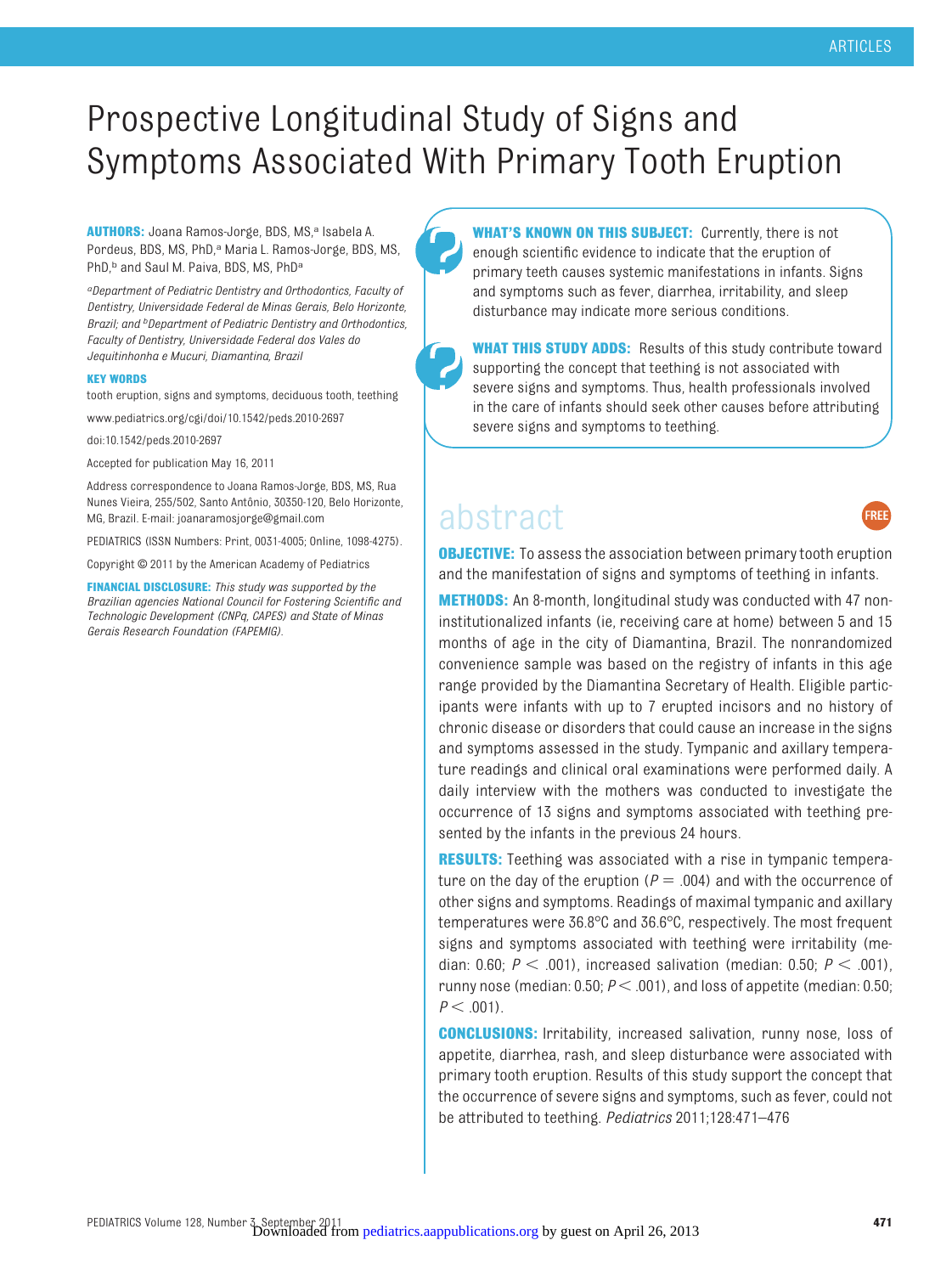Tooth eruption has been held responsible for a variety of systemic manifestations in infants. The association between teething and irritability, increased salivation, sleep disturbance, fever, diarrhea, and loss of appetite remains unclear because the onset of these disorders may simply coincide with the teething. Moreover, some of these signs and symptoms may imply more serious conditions.<sup>1</sup> Although some studies involving parents, pediatricians, and other health care professionals have associated teething with signs and symptoms, $2-9$  $2-9$  prospective studies have offered contradictory findings[.10](#page-6-3)[,11](#page-6-4)

In a study involving 21 children aged between 6 months and 2 years institutionalized at day care centers in Melbourne, Australia, tympanic temperature readings and clinical oral examinations were conducted, and the results did not confirm any association between tooth eruption and disturbances[.11](#page-6-4) However, such an association was found in a study conducted in Cleveland, Ohio, involving 111 infants between 3 and 5.6 months of age at the beginning of the data-collection period[.10](#page-6-3) The parents read the tympanic temperature and observed the presence or absence of 18 symptoms on a daily basis until the infants reached 12 months of age. The eruption of 475 teeth was observed in this period, and the following were the most frequent symptoms: increased salivation, irritability, loss of appetite for solid foods, and rise in mean temperature. However, these studies had limitations, such as which parents and caregivers read the temperature and performed the examination of the infant's oral cavity.

Currently, there is not enough scientific evidence to indicate that certain signs or symptoms occur only because of the eruption of primary teeth[.12](#page-6-5) Thus, the aim of this prospective longitudinal

study was to investigate the association between tooth eruption in infants and a range of signs and symptoms ofteething while minimizing the limitations found in previous studies.

#### **METHODS**

#### **Subjects**

The study was conducted over an 8-month period and involved 47 noninstitutionalized infants (ie, receiving care at home) between 5 and 15 months of age in the city of Diamantina, Brazil. The nonrandomized convenience sample was based on the registry of infants in this age range provided by the Diamantina Secretary of Health. The study sample size was determined using data on means and SDs from a previous study.<sup>13</sup> Estimating that a clinically significant difference between 2 groups would be 1 SD and adopting an effect size of 0.5 ( $\mu$ <sub>1</sub> –  $\mu_{2}/SD$  [ie, mean of temperature in noneruption day (36.9 $^{\circ}$ C) – mean of temperature in eruption day (37.4°C)/ 1]), a sample size of 44 would give 90% power to detect this difference at a significance level of .05. Because of the possibility of losses, 53 infants were actually recruited.

Eligible participants included infants with up to 7 erupted incisors and no history of chronic disease or disorders that could cause an increase in the signs and symptoms assessed in the study.

#### **Data Collection**

A pilot study was conducted with 7 infants between 6 and 15 months of age selected by convenience in the city of Diamantina; these infants were not enrolled in the main study. The pilot study was performed to test the datacollection process and ascertain the applicability of the instruments. The data from this pilot study confirmed that there was no need to modify the methods proposed for the study.

Data collection was performed daily at the residences of the infants over an 8-month period. The visits were scheduled beginning at 4:00 PM to minimize the variation in the child's temperature throughout the day. The time of the visits was previously arranged with the mother to avoid temperature readings during baths or sleep. The possible occurrence of signs and symptoms during the eruption of primary incisors was assessed. Data collection began before the eruption of at least 1 of the incisors and ended 1 week after the eruption of the last incisor.

Eleven validated dentists trained in handling the thermometers and performing the examination of the oral cavity conducted clinical examinations on the infants to determine tooth eruption. The calibration exercise consisted of 2 steps: the theoretical step involved discussion on the criteria for the diagnosis of tooth eruption and an analysis of photographs. A specialist in pediatric dentistry (ie, the gold standard in this theoretical framework) coordinated this step, instructing general dentists on how to perform the examination and determine temperature. In the clinical step, the dentists examined 7 previously selected infants between 6 and 15 months of age. The dentist with the best level of intraexaminer and interexaminer agreement in the theoretical step was considered the expert in the clinical step. Interexaminer agreement was tested comparing each examiner with the gold standard. A 1-day interval between evaluations was used to test the intraexaminer agreement so that the diagnosis of tooth eruption was performed under similar conditions, as a greater interval between evaluations could compromise the calibration and, consequently, the reliability of the study. Both interexaminer and intraexaminer  $\kappa$  values were 1.0. The dentists' use of axillary and tympanic thermometers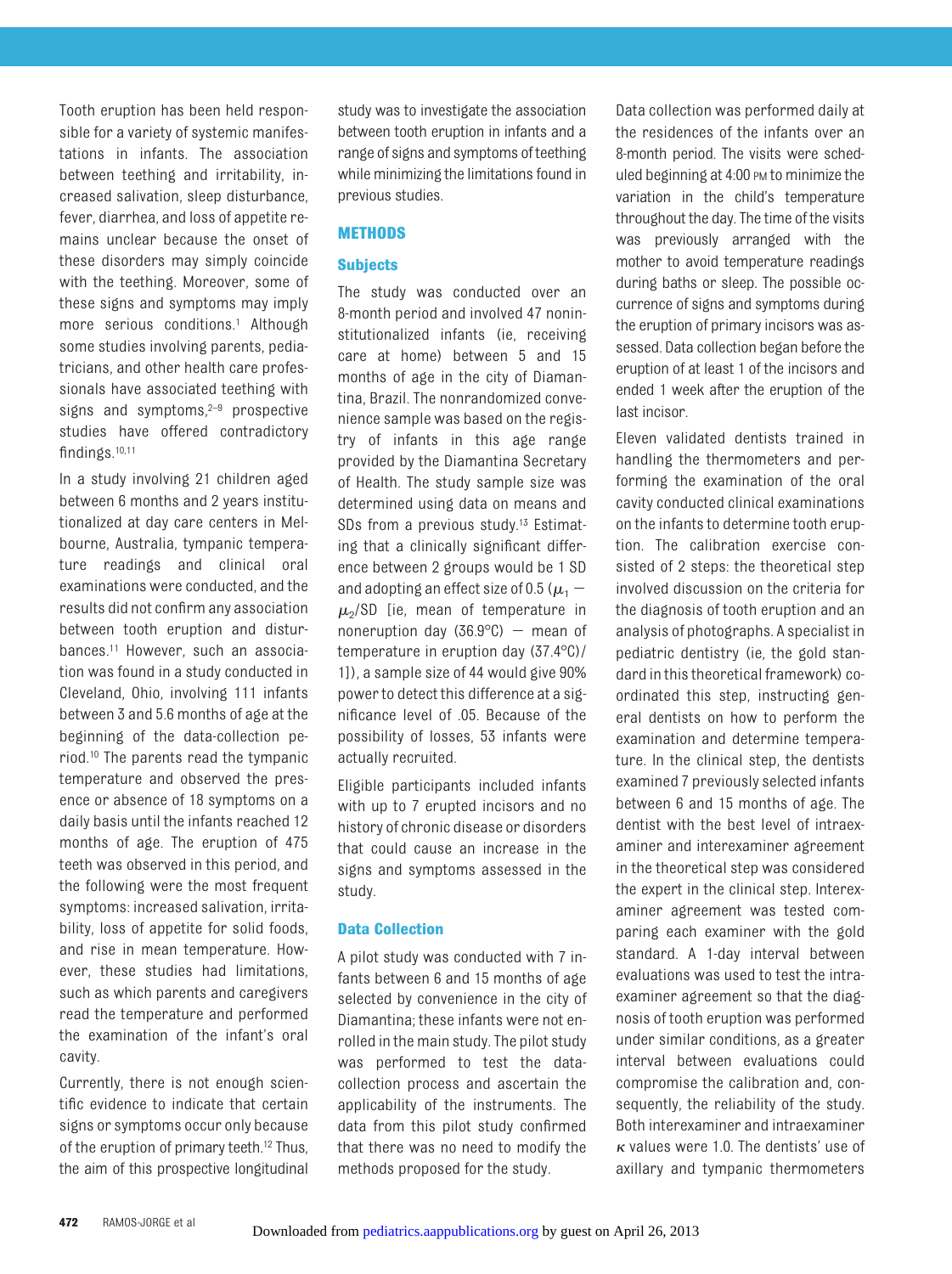was also calibrated, achieving  $\kappa$  values of  $>0.8$ .

The clinical examination was performed using a head lamp (TIKKA XP [Petzl, Crolles, France]) to provide a standardized light source for the visual examination and with palpation using the index finger on the alveolar ridge. Temperature was read using an infrared auricular thermometer (Incoterm [Porto Alegre, Rio Grande do Sul, Brazil]) and a digital axillary thermometer (BD, São Paulo, Brazil); tympanic and axillary temperatures were assessed as continuous variables. If an infant's temperature exceeded 37.5°C, the child would be referred to the nearest children's medical care service. Mothers were interviewed to investigate the occurrence of signs and symptoms in the previous 24 hours, such as increased salivation, rash, runny nose, diarrhea, loss of appetite, cold, irritability, fever, smelly urine, constipation, vomiting, colic, and seizure. Signs and symptoms were recorded daily on a standardized chart. The mean frequency of signs and symptoms was calculated on days of noneruption, on the day of eruption, and on the days before and after the eruption of primary incisors. The data-collection sequence was as follows: (1) reading of tympanic and axillary temperature; (2) interview; and (3) clinical examination.

Erupted teeth not assessed on the day of eruption or on the days before and after eruption were excluded from the analysis. The day of eruption was defined as the first day on which the incisor edge emerged in the oral cavity without being completely covered by gingival tissue.

**Statistical Analysis**

Statistical analysis was performed by using SPSS 15.0 for Windows (SPSS Inc, Chicago, IL). Mean, SD, median, and minimum and maximum values were calculated for each variable quantita-

tive, and frequency analysis was calculated for the variable qualitative. Because tympanic and axillary temperatures and the frequency of signs and symptoms scores were not normally distributed (Shapiro-Wilk test), a nonparametric test for repeated measures was used (Wilcoxon rank test). For each continuous variable (tympanic temperature, axillary temperature, and mean frequency of signs and symptoms), comparisons were made between days of noneruption, day of eruption, and days before and after eruption of the primary incisors (Wilcoxon rank test). The mean frequency of signs and symptoms was calculated on the basis of following formula: number of days on which the infant exhibited a sign or symptom divided by the total number of days evaluated. This formula was applied separately for the noneruption day, eruption day, previous day, and following day.

Using the Bonferroni correction, *P* values of  $\leq$  016 were considered significant. Bonferroni correction is a method used to address the problem of multiple comparisons. The correction is based on the idea that if an experimenter is testing *n* dependent or independent hypotheses on a set of data, then 1 way of maintaining the error rate is to test each individual hypothesis at a statistical significance level of 1/*n* times what it would be if only 1 hypothesis were tested. Therefore, if one wants the significance level for the whole family of tests to be at

most  $\alpha$ , then the Bonferroni correction would be to test each of the individual tests at a significance level of  $\alpha/n$ . Statistically significant simply means that a given result is unlikely to have occurred by chance, assuming the null hypothesis is actually correct (ie, no difference among groups, no effect of treatment, no relation among variables). Thus, the significance value adopted  $(P = .016)$  is the result of 0.05/3 ( $\alpha =$ 0.05 [3 multiple comparisons—1: noneruption versus previous day; 2: noneruption versus eruption; 3: noneruption versus following day]).<sup>14</sup>

#### **Ethical Considerations**

This study received approval from the Universidade Federal de Minas Gerais (Belo Horizonte, Brazil) Human Research Ethics Committee. All parents received information regarding the objectives of the study and signed informed consent forms.

#### **RESULTS**

A total of 53 infants were initially enrolled in the study, 47 (88.7%) of whom participated to the end of the study. The main reasons for study withdrawal were moving away from the city, no tooth erupted, and impossibility of assessment on the day of eruption or previous/following day. A total of 231 teeth erupted throughout the study. The mean number of teeth per infant was nearly 5 (range: 2– 8). [Table](#page-3-0) [1](#page-3-0) displays the descriptive information on the infants and their mothers.

<span id="page-3-0"></span>

|  |  | <b>TABLE 1</b> Descriptive Analysis of Characteristics of Infants, Mothers, and Number of Data Collection Days |  |  |  |  |
|--|--|----------------------------------------------------------------------------------------------------------------|--|--|--|--|
|--|--|----------------------------------------------------------------------------------------------------------------|--|--|--|--|

| Variable               | Minimum   | Maximum | Mean   | SD    |
|------------------------|-----------|---------|--------|-------|
| No. of teeth assessed  | 2         | 8       | 4.9    | 2.3   |
| Birth weight, g        | 2500      | 3740    | 3248.2 | 286.6 |
| Age of infant, mo      | 5         | 15      | 8.9    | 2.7   |
| Age of mother, y       | 16        | 41      | 27.8   | 6.8   |
| Mother's schooling, y  |           | 11      | 9.5    | 1.5   |
| No. of collection days | 38        | 178     | 106.1  | 33.5  |
| Gender, <i>n</i> (%)   |           |         |        |       |
| Female                 | 18 (38.3) |         |        |       |
| Male                   | 29 (61.7) |         |        |       |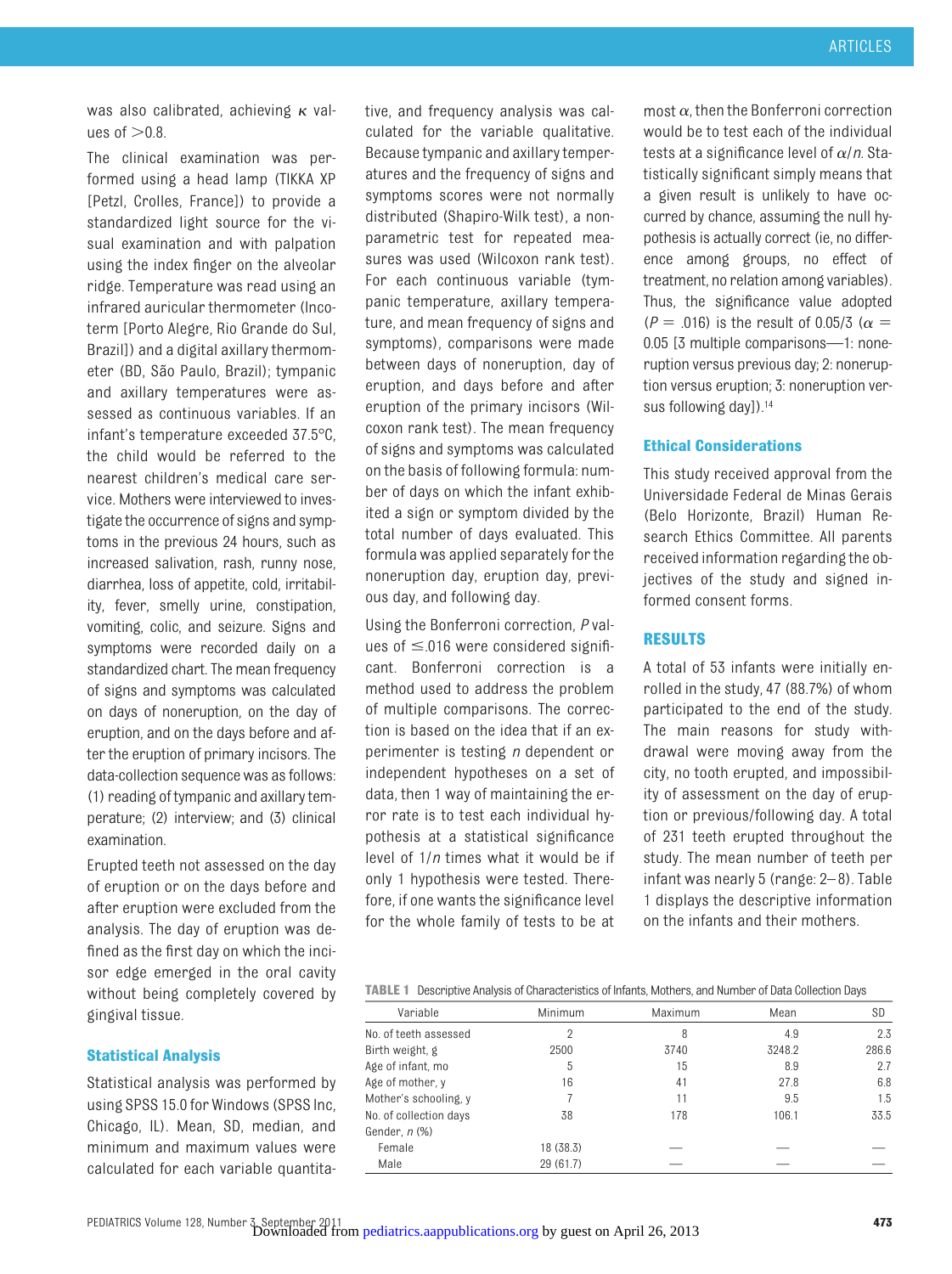<span id="page-4-0"></span>**TABLE 2** Descriptive Analysis and Comparison of Tympanic and Axillary Temperature Determined by Dentists on Noneruption Days, Day Before Eruption, Day of Eruption, and Day After Eruption

| Temperature   | Mean (SD)    | Median | Minimum | Maximum | Wilcoxon Rank Test <sup>a</sup>          |
|---------------|--------------|--------|---------|---------|------------------------------------------|
| Tympanic      |              |        |         |         |                                          |
| Noneruption   | 36.39 (0.26) | 36.46  | 35.8    | 36.8    | Noneruption vs previous day, $P = .004$  |
| Previous day  | 36.47 (0.23) | 36.60  | 36.0    | 36.7    | Noneruption vs eruption, $P = .012$      |
| Eruption      | 36.51 (0.20) | 36.60  | 36.0    | 36.8    | Noneruption vs following day, $P < 0.01$ |
| Following day | 36.49 (0.22) | 36.60  | 36.0    | 36.7    |                                          |
| Axillary      |              |        |         |         |                                          |
| Noneruption   | 35.98 (0.36) | 36.04  | 35.4    | 36.6    | Noneruption vs previous day, $P < .001$  |
| Previous day  | 35.99 (0.26) | 35.93  | 35.7    | 36.6    | Noneruption vs eruption, $P = .516$      |
| Eruption      | 35.99 (0.46) | 36.06  | 35.2    | 36.5    | Noneruption vs following day, $P = .007$ |
| Following day | 35.80 (0.37) | 35.90  | 35.0    | 36.4    |                                          |

 $^{\text{a}}$  Bonferroni correction,  $P < .016$ .

Mean tympanic and axillary temperature determined by dentists on noneruption days, day on which eruption occurred, and the days before and after incisor eruption are displayed in [Table 2.](#page-4-0) There were statistically significant differences in tympanic temperature between noneruption days and the day of eruption  $(P = .004)$ , previous day  $(P = .012)$ , and following day  $(P < .001)$ . Regarding axillary temperature, there was a statistically significant difference only between noneruption days and the day after eruption  $(P = .007)$ . Mean tympanic and axillary temperature rose 0.12°C and 0.01°C, respectively, on days of eruption in relation to noneruption days.

The associations between signs and symptoms reported by mothers and tooth eruption were statistically significant. Sleep disturbance  $(P = .016)$ , increased salivation  $(P < .001)$ , rash  $(P = .003)$ , runny nose  $(P < .001)$ , diarrhea  $(P < .001)$ , loss of appetite  $(P < .001)$ , and irritability  $(P < .001)$ were associated with tooth eruption. The analysis of mean frequencies revealed that the most common symptoms on days of eruption were irritability, increased salivation, runny nose, and loss of appetite [\(Table 3\)](#page-5-0). Because no infant experienced seizure or colic and reports of vomiting were rare throughout the study, these signs and symptoms were not included in [Table](#page-5-0) [3.](#page-5-0) The mean number of symptoms oc-

curring on days of eruption (2.69) was nearly twofold that of noneruption days (1.43); this difference was statistically significant  $(P < .001)$  [\(Table 3\)](#page-5-0).

#### **DISCUSSION**

The design adopted makes our study unique. To the best of our knowledge, this trial is the first prospective study in which temperature readings and clinical oral examinations were performed on a daily basis by trained examiners. The decision was made to investigate noninstitutionalized infants because viral and bacterial infections are rapidly disseminated in day care centers and could affect the frequency of signs and symptoms[.15,](#page-6-8)[16](#page-6-9) Moreover, a previous study conducted in Brazil found that, at public and private day care centers, the proportion of caregivers to children aged 0 to 2 years is 1:6 and 1:9, respectively[,17](#page-6-10) which could have a negative effect on the validity and reliability of the data. The aim of assessing the day before and after tooth eruption was based on previous studies reporting that infants exhibit signs and symptoms on days surrounding the day of eruption that may be associated with teething[.10,](#page-6-3)[18](#page-6-11)

Methods were used to minimize observer bias. The data-collection sequence (temperature reading, followed by interview with mother, and, lastly, the clinical examination) was designed so that mothers would not be

biased with regard to communicating more signs and symptoms when it was determined that a tooth was erupting. However, it is possible that such bias occurred on the day after tooth eruption. Another limitation of our study is the nonuse of objective measures of signs and symptoms such as irritability, loss of appetite, and increased salivation.

Our study confirmed the findings of previous studies that tooth eruption is associated with a slight rise in body temperature[.10,](#page-6-3)[18](#page-6-11) Significant differences were found in mean tympanic temperature between noneruption days and day of eruption, 1 day before eruption, and 1 day after eruption. However, there was a significant difference in axillary temperature only between noneruption days and 1 day after eruption. Despite these statistically significant associations, maximal tympanic (36.8°C) and axillary (36.6°C) temperature did not characterize fever, as the variation in temperature remained within the range of normality[.19](#page-6-12) There was a mean temperature increase of 0.12°C between noneruption days and the day of eruption. A previous prospective study found a greater temperature increase between these evaluation times (0.5°C). However, the authors assessed rectal temperature and the readings were performed by caregivers[.13](#page-6-6)

Tympanic temperature was higher than axillary temperature in our study. Tympanic thermometers are more accurate than axillary thermometers in young children when compared with reference standards of pulmonary artery temperature under controlled conditions[.19](#page-6-12) Moreover, reading tympanic temperature is a fast, easily executed technique[.20](#page-6-13) The importance of assessing axillary temperature resides in the fact that this type of reading is widely used by parents and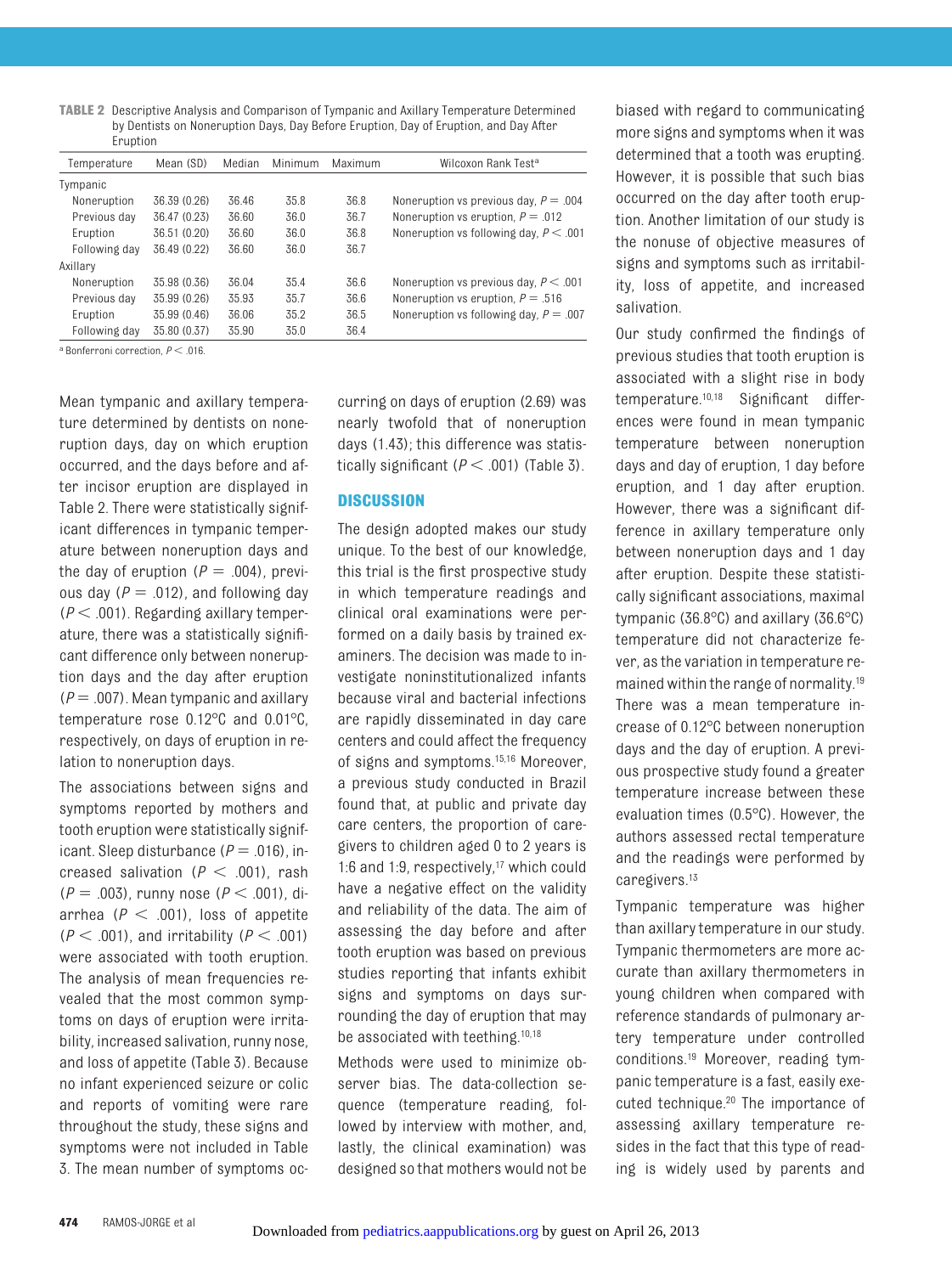<span id="page-5-0"></span>

| <b>TABLE 3</b> Descriptive Analysis and Comparison of Signs and Symptoms Reported by Mothers on |
|-------------------------------------------------------------------------------------------------|
| Noneruption Days, Day Before Eruption, Day of Eruption, and Day After Eruption                  |

| Symptoms             |            | Mean (SD) Median (25th, 75th percentiles) | Wilcoxon Rank Test                        |
|----------------------|------------|-------------------------------------------|-------------------------------------------|
| Sleep disturbance    |            |                                           |                                           |
| Noneruption          | 0.16(0.15) | $0.09$ $(0.02, 0.35)$                     | Noneruption vs previous day, $P = .028$   |
| Previous day         | 0.09(0.17) | $0.00$ $(0.00, 0.38)$                     | Noneruption vs eruption, $P = .016$       |
| Eruption             | 0.29(0.36) | $0.00$ $(0.00, 0.40)$                     | Noneruption vs following day, $P = .001$  |
| Following day        | 0.29(0.35) | 0.25(0.00, 0.50)                          |                                           |
| Increased salivation |            |                                           |                                           |
| Noneruption          | 0.31(0.32) | 0.40(0.12, 0.50)                          | Noneruption vs previous day, $P = .788$   |
| Previous day         | 0.49(0.37) | 0.25(0.00, 0.50)                          | Noneruption vs eruption, $P < .001$       |
| Eruption             | 0.51(0.35) | 0.50(0.22, 0.80)                          | Noneruption vs following day, $P < 0.001$ |
| Following day        | 0.31(0.22) | $0.50$ $(0.00, 0.80)$                     |                                           |
| Rash                 |            |                                           |                                           |
| Noneruption          | 0.12(0.23) | $0.00$ $(0.00, 0.37)$                     | Noneruption vs previous day, $P = .051$   |
| Previous day         | 0.27(0.38) | $0.00$ $(0.00, 0.39)$                     | Noneruption vs eruption, $P = .003$       |
| Eruption             | 0.27(0.38) | $0.00$ $(0.00, 0.50)$                     | Noneruption vs following day, $P = .003$  |
| Following day        | 0.17(0.23) | $0.00$ $(0.00, 0.50)$                     |                                           |
| Runny nose           |            |                                           |                                           |
| Noneruption          | 0.27(0.35) | 0.30(0.12, 0.40)                          | Noneruption vs previous day, $P = .390$   |
| Previous day         | 0.52(0.31) | 0.25(0.00, 0.38)                          | Noneruption vs eruption, $P < 0.001$      |
| Eruption             | 0.49(0.35) | $0.50$ $(0.00, 0.75)$                     | Noneruption vs following day, $P < .001$  |
| Following day        | 0.27(0.19) | 0.50(0.25, 0.75)                          |                                           |
| Diarrhea             |            |                                           |                                           |
| Noneruption          | 0.14(0.21) | 0.10(0.00, 0.36)                          | Noneruption vs previous day, $P = .224$   |
| Previous day         | 0.13(0.22) | $0.00$ $(0.00, 0.35)$                     | Noneruption vs eruption, $P < 0.001$      |
| Eruption             | 0.28(0.37) | $0.00$ $(0.00, 0.50)$                     | Noneruption vs following day, $P = .911$  |
| Following day        | 0.12(0.17) | $0.00$ $(0.00, 0.30)$                     |                                           |
| Loss of appetite     |            |                                           |                                           |
| Noneruption          | 0.29(0.32) | 0.10(0.00, 0.32)                          | Noneruption vs previous day, $P = .025$   |
| Previous day         | 0.41(0.39) | 0.10(0.00, 0.66)                          | Noneruption vs eruption, $P < 0.001$      |
| Eruption             | 0.48(0.43) | $0.50$ $(0.00, 1.00)$                     | Noneruption vs following day, $P < 0.001$ |
| Following day        | 0.18(0.22) | 0.37(0.00, 0.76)                          |                                           |
| Cold                 |            |                                           |                                           |
| Noneruption          | 0.12(0.22) | $0.00$ $(0.00, 0.35)$                     | Noneruption vs previous day, $P = .507$   |
| Previous day         | 0.18(0.24) | $0.00$ $(0.00, 0.39)$                     | Noneruption vs eruption, $P = .073$       |
| Eruption             | 0.16(0.24) | $0.00$ $(0.00, 0.42)$                     | Noneruption vs following day, $P < .001$  |
| Following day        | 0.12(0.17) | $0.00$ $(0.00, 0.50)$                     |                                           |
| Irritability         |            |                                           |                                           |
| Noneruption          | 0.39(0.29) | 0.40(0.25, 0.52)                          | Noneruption vs previous day, $P = .807$   |
| Previous day         | 0.53(0.26) | 0.50(0.00, 0.61)                          | Noneruption vs eruption, $P < 0.001$      |
| Eruption             | 0.62(0.34) | $0.60$ $(0.25, 1.00)$                     | Noneruption vs following day - $P = .023$ |
| Following day        | 0.39(0.16) | 0.50(0.50, 0.69)                          |                                           |
| Fever                |            |                                           |                                           |
| Noneruption          | 0.02(0.05) | $0.00$ $(0.00, 0.03)$                     | Noneruption vs previous day - $P = .042$  |
| Previous day         | 0.04(0.08) | $0.00$ $(0.00, 0.09)$                     | Noneruption vs eruption, $P = .065$       |
| Eruption             | 0.04(0.09) | $0.00$ $(0.00, 0.05)$                     | Noneruption vs following day, $P = .212$  |
| Following day        | 0.03(0.05) | $0.00$ $(0.00, 0.07)$                     |                                           |
| Smelly urine         |            |                                           |                                           |
| Noneruption          | 0.06(0.15) | $0.00$ $(0.00, 0.08)$                     | Noneruption vs previous day, $P = .011$   |
| Previous day         | 0.02(0.06) | $0.00$ $(0.00, 0.22)$                     | Noneruption vs eruption, $P = .998$       |
| Eruption             | 0.02(0.07) | $0.00$ $(0.00, 0.08)$                     | Noneruption vs following day, $P = .256$  |
| Following day        | 0.02(0.08) | $0.00$ $(0.00, 0.06)$                     |                                           |
| Constipation         |            |                                           |                                           |
| Noneruption          | 0.04(0.14) | 0.00(0.00, 0.00)                          | Noneruption vs previous day, $P = .059$   |
| Previous day         | 0.00(0.00) | $0.00$ $(0.00, 0.00)$                     | Noneruption vs eruption, $P = .083$       |
| Eruption             | 0.00(0.00) | $0.00$ $(0.00, 0.00)$                     | Noneruption vs following day, $P = .083$  |
| Following day        | 0.00(0.01) | $0.00$ $(0.00, 0.00)$                     |                                           |
| No. of symptoms      |            |                                           |                                           |
| Noneruption          | 1.43(0.97) | 1.20 (0.76, 2.20)                         |                                           |
| Eruption             | 2.69(1.90) | 2.00(1.50, 3.00)                          | Noneruption vs eruption, $P < .001$       |
| Total                | 6.73(2.31) | 7.00 (4.00, 9.00)                         |                                           |

health care professionals for the diagnosis of fever.

The results of our study reveal a greater frequency of systemic manifestations (sleep disturbance, increased salivation, rash, runny nose, diarrhea, loss of appetite, and irritability) on the day of eruption and 1 day after eruption compared with noneruption days. The aforementioned study conducted in Cleveland also reports an association between teething and increased salivation, irritability, sleep disturbance, and loss of appetite on the day of eruption.<sup>10</sup> Some of these signs and symptoms may be explained by the increase in inflammatory cytokine levels in the gingival crevicular fluid surrounding the teeth. High levels of interleukin-1ß and tumor necrosis factor  $\alpha$  have been correlated with fever, gastrointestinal disturbance, sleep disturbance, and appetite disturbance.<sup>18</sup> Unlike in the Cleveland study,<sup>10</sup> our study found a statistically significant association between teething and diarrhea. However, the study conducted in Australia found no associations between teething in institutionalized infants and signs and symptoms.<sup>11</sup> The conclusion of all prospective studies is that no specific symptoms can reliably predict the emergence of a tooth. Furthermore, signs and symptoms that can be attributed to teething are not serious; thus, the presence of fever  $(>=38.5°C)$  or other clinically important symptoms is very unlikely to be caused by tooth eruption.

#### **CONCLUSIONS**

These results demonstrate associations between teething and sleep disturbance, increased salivation, rash, runny nose, diarrhea, loss of appetite, irritability, and a slight rise in temperature. These associations were significant on the day of eruption and 1 day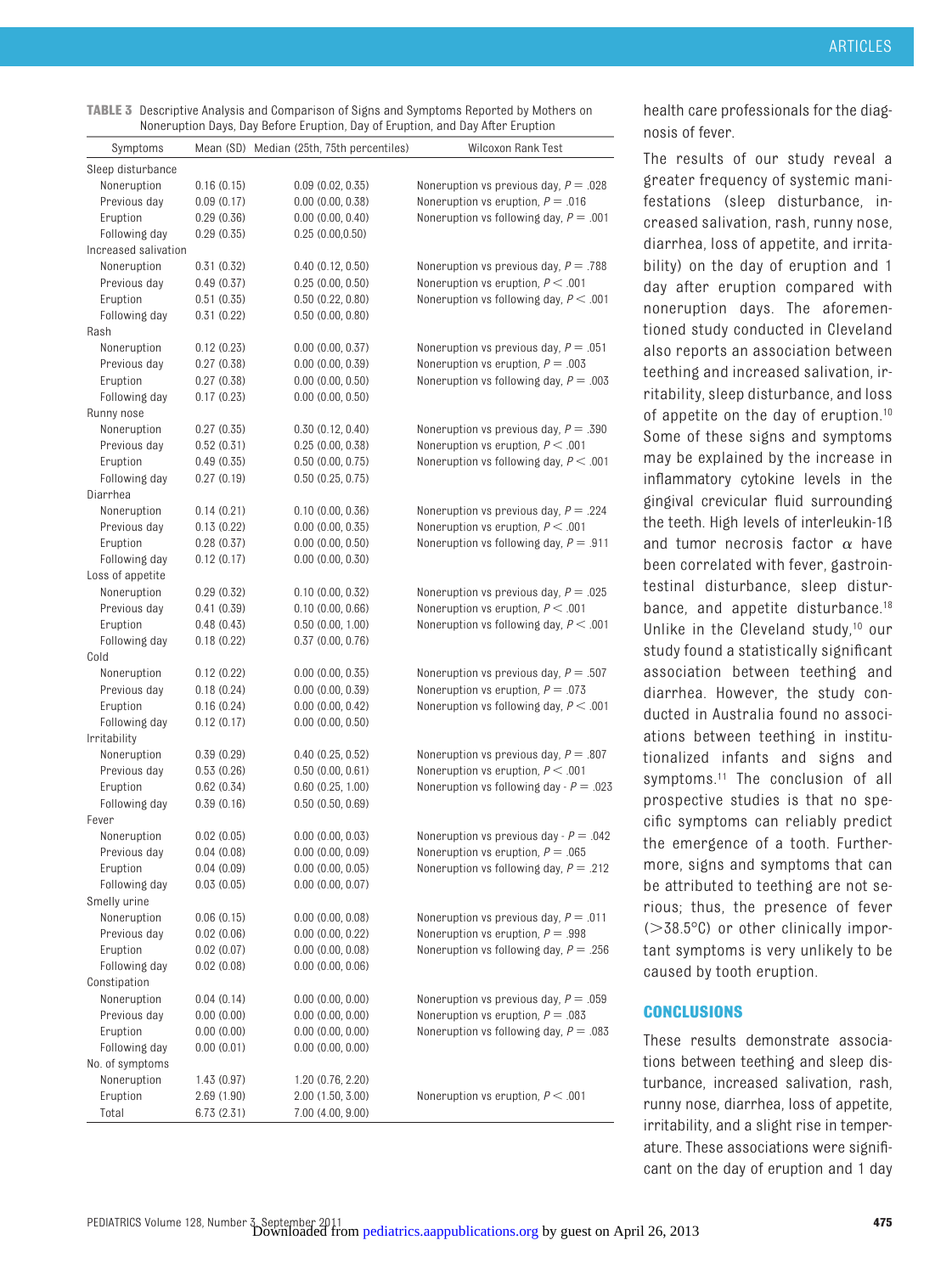after eruption. Therefore, it is not possible to predict eruption through the observation of signs and symptoms because there were no associations with the day before eruption. The findings of this study contribute toward supporting

#### **REFERENCES**

- <span id="page-6-0"></span>1. Swann IL. Teething complications, a persisting misconception. *Postgrad Med J*. 1979; 55(639):24 –25
- <span id="page-6-1"></span>2. Wake M, Hesketh K, Allen M. Parent beliefs about infant teething: A survey of Australian parents. *J Paediatr Child Health*. 1999;35(5):  $446 - 449$
- 3. Barlow BS, Kanellis MJ, Slayton RL. Tooth eruption symptoms: a survey of parents and health professionals. *ASDC J Dent Child*. 2002;69(2):148 –150, 123–124
- 4. Wake M, Hesketh K. Teething symptoms: cross sectional survey of five groups of child health professionals. *BMJ*. 2002; 325(7368):814
- 5. Cunha RF, Pugliesi DMC, Garcia LD, Murata SS. Systemic and local teething disturbances: prevalence in a clinic for infants. *J Dent Child (Chic)*. 2004;71(1):24 –26
- 6. Sarrell EM, Horev Z, Cohen Z, Cohen HA. Parents' and medical personnel's beliefs about infant teething. *Patient Educ Couns*. 2005; 57(1):122–125
- 7. Oziegbe EO, Folayan MO, Adekoya-Sofowora CA, Esan TA, Owotade FJ. Teething problems

the concept that teething is not associated with severe signs and symptoms. Thus, health professionals involved in the care of infants should seek other causes before attributing severe signs and symptoms to teething.

and parental beliefs in Nigeria. *J Contemp Dent Pract*. 2009;10(4):75– 82

- 8. Owais AI, Zawaideh F, Bataineh O. Challenging parents' myths regarding their children's teething. *Int J Dent Hyg*. 2010;8(1):  $28 - 34$
- <span id="page-6-2"></span>9. Feldens CA, Junior IM, Ottoni AB, Feldens EG, Vítolo MR. Teething symptoms in the first year of life and associated factors: a cohort study. *J Clin Pediatr Dent*. 2010;34(3):201–206
- <span id="page-6-3"></span>10. Macknin ML, Piedmonte M, Jacobs J, Skibinski C. Symptoms associated with infant teething: a prospective study. *Pediatrics*. 2000;105(4 pt 1):747–752
- <span id="page-6-4"></span>11. Wake M, Hesketh K, Lucas J. Teething and tooth eruption in infants: a cohort study. *Pediatrics*. 2000;106(6):1374 –1379
- <span id="page-6-5"></span>12. Tighe M, Roe MF. Does a teething child need serious illness excluding? *Arch Dis Child*. 2007;92(3):266 –268
- <span id="page-6-6"></span>13. Jaber L, Cohen IJ, Mor A. Fever associated with teething. *Arch Dis Child*. 1992;67(2): 233–234
- <span id="page-6-7"></span>14. Riffenburgh RH. *Statistics in Medicine.* 2nd ed. San Diego, CA: Elsevier; 2006

#### **ACKNOWLEDGMENTS**

This study was supported by the Brazilian fostering agencies National Council for Scientific and Technologic Development and State of Minas Gerais Research Foundation.

- <span id="page-6-8"></span>15. Gensheimer KF. A public health perspective on child care. *Pediatrics*. 1994;94(6 pt 2): 1116 –1118
- <span id="page-6-9"></span>16. Louhiala PJ, Jaakkola N, Ruotsalainen R, Jaakkola JJ. Form of day care and respiratory infections among Finnish children. *Am J Public Health*. 1995;85(8 pt 1):1109 –1112
- <span id="page-6-10"></span>17. Barros AJ, Halpern R, Menegon OE. Public and private day-care centers in Pelotas, RS: compliance with the regulations [in Portuguese]. *J Pediatr (Rio J)*. 1998;74(5): 397– 403
- <span id="page-6-11"></span>18. Shapira J, Berenstein-Ajzman G, Engelhard D, Cahan S, Kalickman I, Barak V. Cytokine levels in gingival crevicular fluid of erupting primary teeth correlated with systemic disturbances accompanying teething. *Pediatr Dent*. 2003;25(5):441– 448
- <span id="page-6-12"></span>19. Robinson JL, Jou H, Spady DW. Accuracy of parents in measuring body temperature with a tympanic thermometer. *BMC Fam Pract*. 2005;6(1):3
- <span id="page-6-13"></span>20. El-Radhi AS, Barry W. Thermometry in paediatric practice. *Arch Dis Child*. 2006;91(4): 351–356